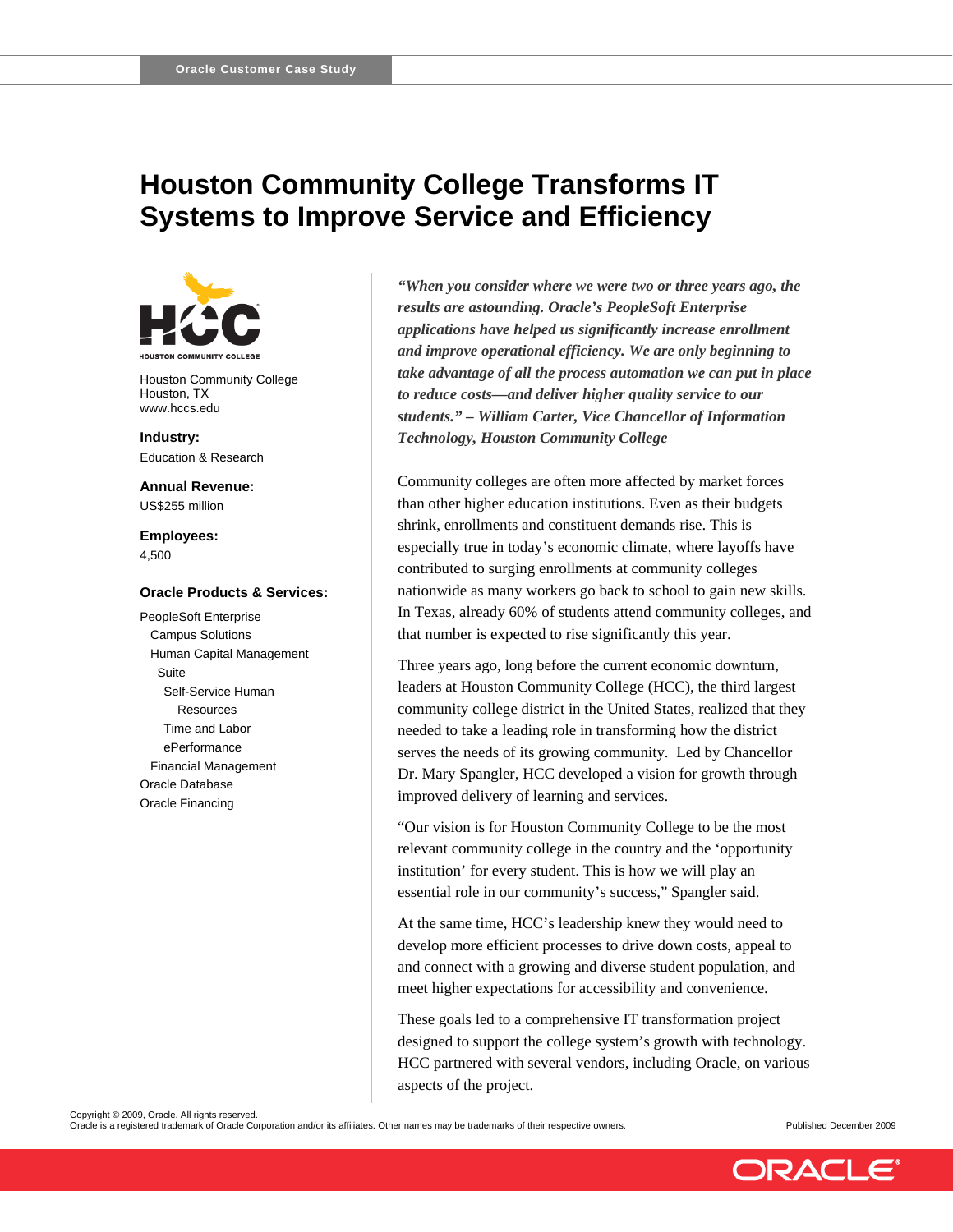#### **Key Benefits:**

- Saved a total of more than US\$3.4 million per year by moving administrative tasks online
- Contributed to a 31% enrollment increase over two years
- **Provided online payment** options that resulted in 98% of students paying online and on time
- **Migrated to electronic** timesheets and direct deposit for most accounts payable
- **Improved the employee review** process with online tools and achieved a 90% completion rate for annual reviews

Part of the project included a modernization of the college system's enterprise applications. In about two years, HCC deployed and upgraded a series of Oracle applications and technology, including PeopleSoft Enterprise applications for human resources, financial management, and a student system. The new applications resulted in numerous process efficiencies, reduced paper use campus-wide, and improved constituent service. Overall, HCC has tracked more than \$3.4 million in annual savings due to the elimination of paper-based processes, not to mention the many results that are not measurable.

"When you consider where we were two or three years ago, the results are astounding. Oracle's PeopleSoft Enterprise applications have helped us significantly increase enrollment and improve operational efficiency. We are only beginning to take advantage of all the process automation we can put in place to reduce costs—and deliver higher quality service to our students," said Houston Community College's vice chancellor of Information Technology, William Carter.

Overall, the transformation project has started HCC on a path to meet its goals and has positioned it well to succeed despite the current reality of significant enrollment growth juxtaposed with budget cuts.

# **Streamlining Student Services to Support Growth**

In 2008, HCC rolled out PeopleSoft Enterprise Campus Solutions 9.0 to improve service to students and prospective students. With the comprehensive student administration system, HCC has been able to streamline student services to meet double-digit enrollment growth.

While deploying the new student system, HCC also upgraded its Web site to unify a Web presence that had become disjointed due to unique online presences of the college system's six colleges. The new Web site unites HCC's identity under one brand, while preserving college identity.

With PeopleSoft Enterprise Campus Solutions as its backbone, HCC's Web site now offers easy to use "1-2-3" processes for application, enrollment, registration, advisement, financial aid, and many other vital student processes. The online processes feed directly into the back-office system, where the staff benefits from streamlined processes and reduced administrative effort that allow

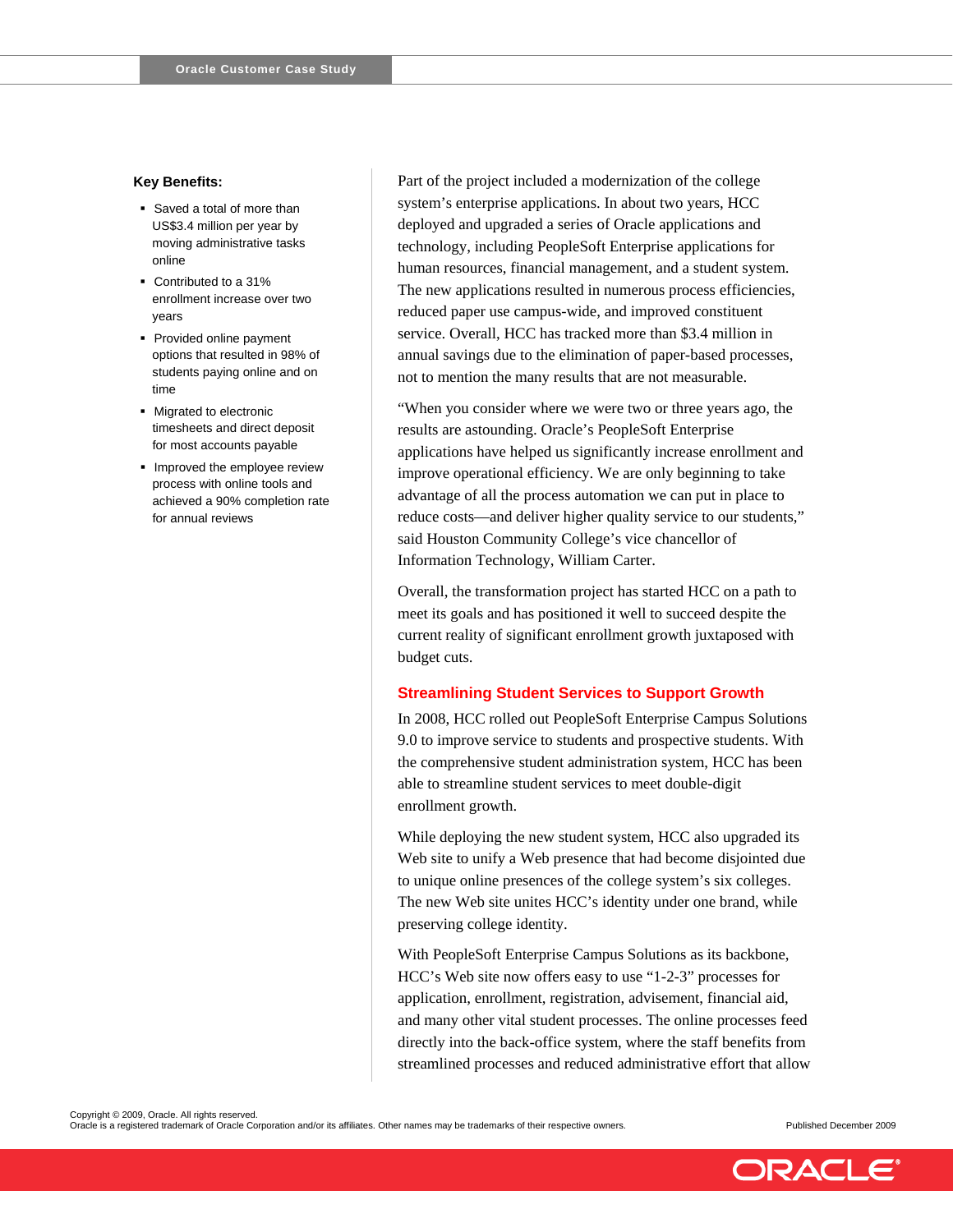**"We no longer send students bills or grades. Everything is available through PeopleSoft, which makes it easier and less expensive from an administrative perspective, as well as more convenient for students who may have jobs or families and don't want to spend time waiting in a line on campus to register or pay a bill."**

> William Carter Vice Chancellor of Information Technology Houston Community College

them to support more students without sacrificing quality of service.

Due to the new Web site's intuitive, consistent interface, students, prospective students, parents, staff, and alumni can more easily and quickly find the information they need. This has resulted in a significant increase in Web site visitors. And, with 70% of visitors finding the information they need in just two clicks, the new Web site has reduced helpdesk calls.

But that is only the beginning of the positive results. Today HCC students can easily log on to access academic data including grades, course schedules, and advising tools, or to complete transactions such as making an online payment. By bringing these previously manual, paper-based processes online, HCC has realized numerous efficiencies and cost savings.

For example, the easy online payment option made possible via integration between PeopleSoft and a CASHNet payment processing system is a significant improvement, enabling students to pay when they enroll instead of after classes start. Not only is this more efficient, but it helps students make a commitment by paying up front, which stabilizes enrollments and helps HCC better predict class sizes. Online payments have also helped reduce the loan default rate, with 98% of students paying HCC tuition and fees on time.

"The online payment option improves efficiency, but perhaps more importantly, it improves fiscal stability and increases revenue," Carter said.

Further, online student services have resulted in significant cost savings. For example, by eliminating printing of student transcripts, HCC estimates annual savings of US\$30,000. In addition, by taking paper out of the student application process, it saves US\$560,000 per year.

Carter said, "We no longer send students bills or grades. Everything is available through PeopleSoft, which makes it easier and less expensive from an administrative perspective, as well as more convenient for students who may have jobs or families and don't want to spend time waiting in a line on campus to register or pay a bill."

After implementing the new Web presence and self-service features, HCC realized a 10% increase in student enrollment.

Oracle is a registered trademark of Oracle Corporation and/or its affiliates. Other names may be trademarks of their respective owners. Published December 2009



Copyright © 2009, Oracle. All rights reserved.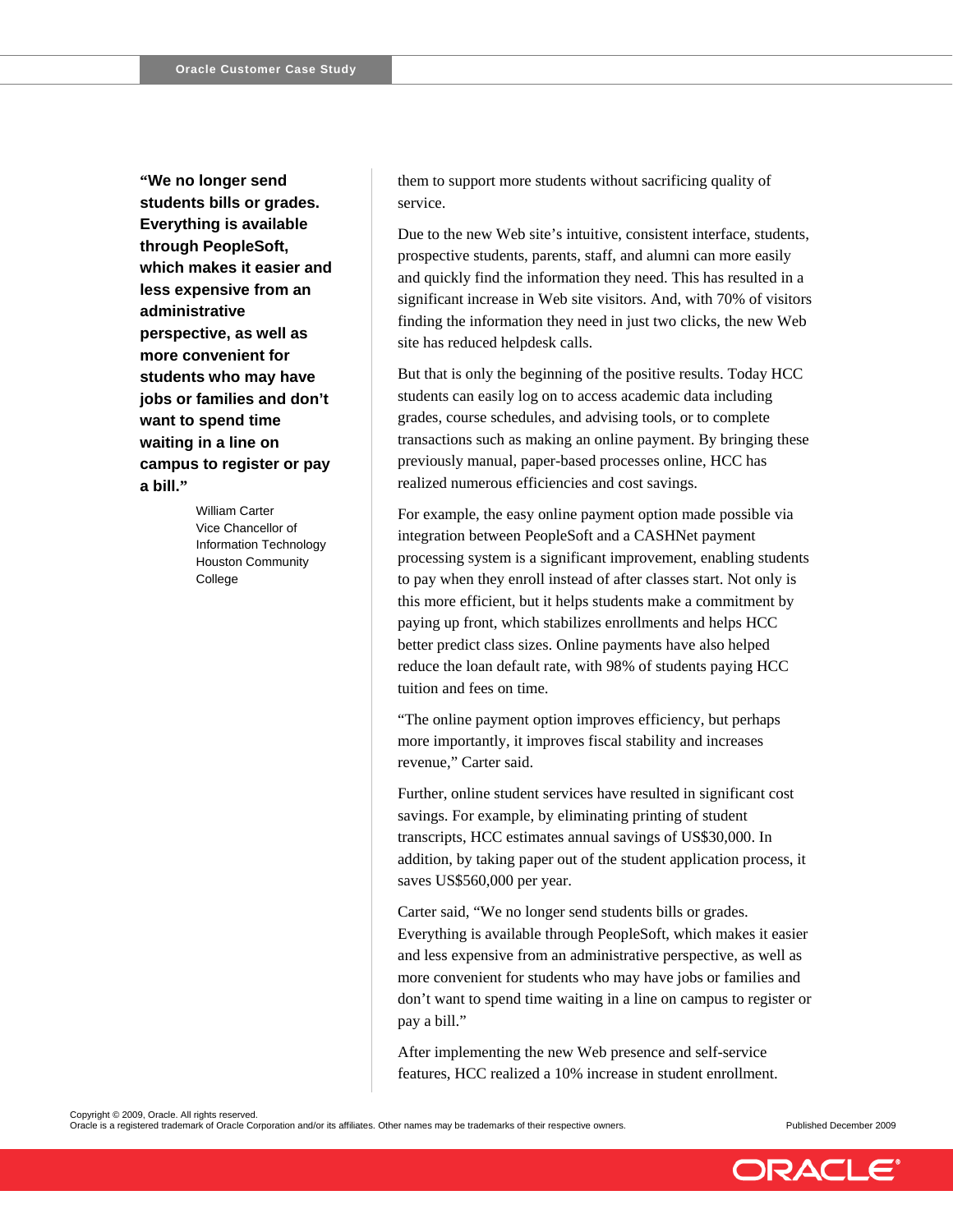With the automation and self-service tools available through PeopleSoft Enterprise Campus Solutions, HCC is well positioned to support that enrollment growth and deliver a consistent, high quality student experience.

# **Attracting Students with Convenience and Service**

As a community college serving a large metropolitan area, HCC needs to meet the unique needs of its diverse student population. HCC's students vary drastically in age and situation. Some may be full-time students, while many others work full- or part-time. Some are recent high school graduates, while others have been out of school for a number of years and may have children at home.

To ensure that it offers the right courses at the right time to meet all students' needs, HCC leverages PeopleSoft Enterprise Campus Solutions to improve reporting and analysis and enable it to determine the best approaches for scheduling. By tightening course schedules, HCC has been able increase average class size from 18.6 in Fall 2007 to 19.4 Fall 2008 and to 21.1 for Fall 2009, which will generate an additional US\$4.2 million in revenue per year, according to Houston Community College's deputy chancellor/chief operating officer Dr. Art Tyler.

HCC is also dedicated to retaining students and ensuring their success, and PeopleSoft applications are valuable in this respect as well. For example, HCC has deployed customized functionality based on PeopleSoft Enterprise Campus Solutions to identify repeat students—those who are unsuccessful and have to repeat classes over and over—and then design personalized communications and interventions, such as tutoring in English and math, to help them get to the next level.

## **Supporting Distance Learning**

In addition, HCC has significantly grown its distance learning programs to meet the needs of working adults. Most notably, an initiative called "Ready When You Are" provides online courses for degree or certificate programs on a more customer-friendly schedule. By offering students the convenience of online programs, HCC can quickly grow enrollments, and ensure that these students have access to the same services as students who are on campus each day. PeopleSoft Enterprise Campus Solutions is helpful in this area because it integrates with other campus



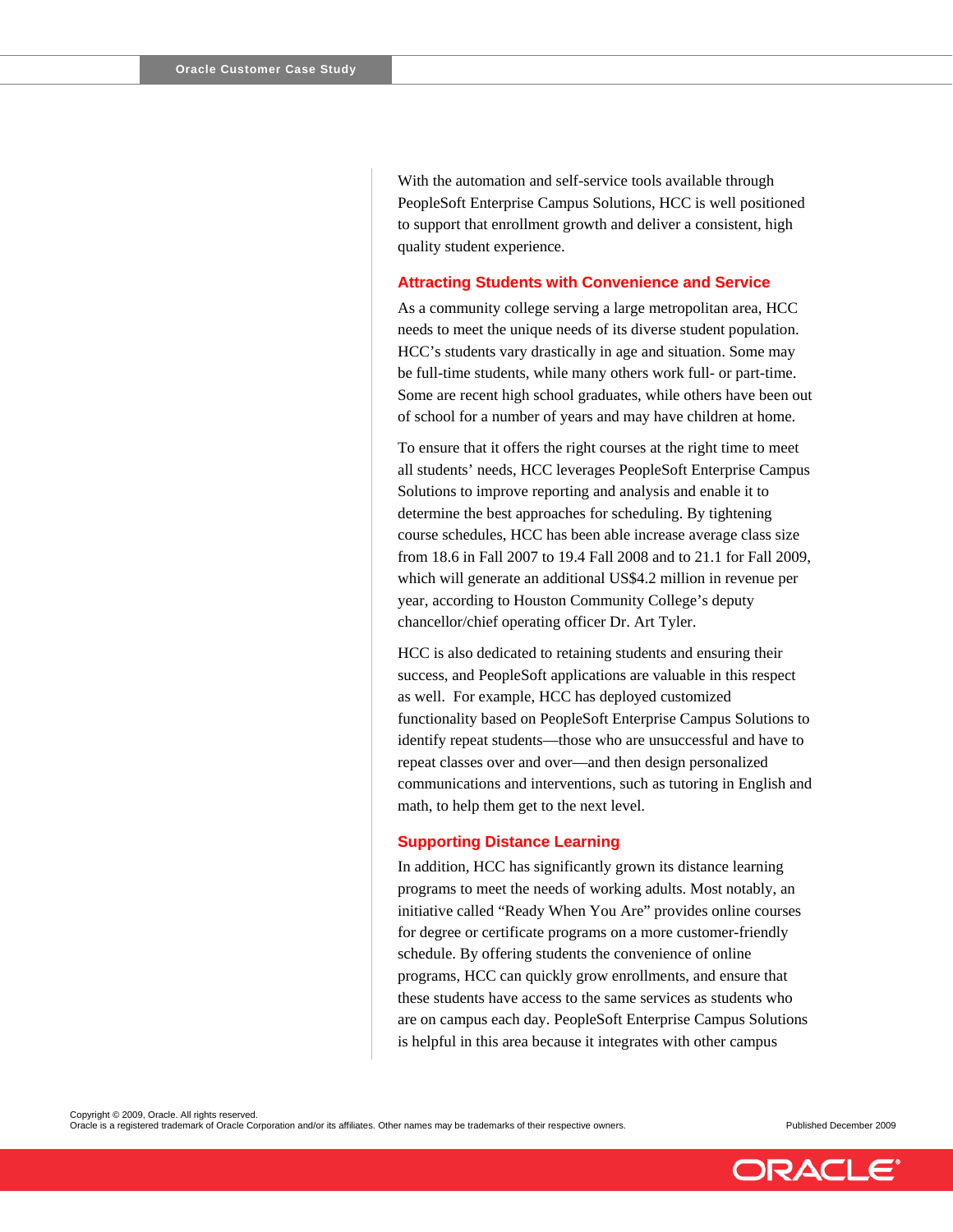**"The online [performance review] process is more efficient and easier for all participants—truly a winwin."**

> William Carter Vice Chancellor of Information Technology Houston Community College

systems—library systems, course management, content management, and collaboration tools—to bring a complete experience to the distance education student.

In addition, PeopleSoft supports HCC's online tutoring program, which is another successful program that has helped HCC retain distance education students and make them successful. The distance education program has grown 600% over the past 11 years with 12,000 student enrolled. All students have online access to counselors who are specialists in distance education. These counselors also have access to student information in the PeopleSoft system so they can assess a full picture of each student's experience. Improving the online counselor-student experience has been very successful. Results show that student GPAs have increased the more they use this site, with increases of one letter grade in some cases.

# **Streamlining Human Resources Processes**

Students and prospective students aren't the only ones to benefit from HCC's implementation of PeopleSoft Enterprise applications. The college system's approximately 4,500 employees have benefitted greatly from HCC's use of PeopleSoft Enterprise Human Capital Management. A long-time PeopleSoft enterprise resource planning (ERP) customer, HCC will be upgrading to the latest version of the human resources (HR) application in the next calendar year in order to take advantage of more self-service features, which are especially useful because its employees are widely spread out at six different campuses over a 660 square mile area.

HCC has centralized and automated HR processes for all six campuses to improve efficiency and reduce costs. It has rolled out numerous self-service tools for staff, including moving all paychecks online and eliminating the mailing of paychecks, which has, of course, reduced paper and postage costs.

To better manage its diverse employees, HCC implemented PeopleSoft Enterprise ePerformance to leverage online tools for increased efficiency and collaboration in the employee review process. The automated process improved the efficacy of reviews, while also reducing paper use and, subsequently, HR storage requirements.

"In the last review period, we had the highest rate of reviews ever completed, at 90%. Not only that, but the e-performance

Copyright © 2009, Oracle. All rights reserved.

Oracle is a registered trademark of Oracle Corporation and/or its affiliates. Other names may be trademarks of their respective owners. Published December 2009

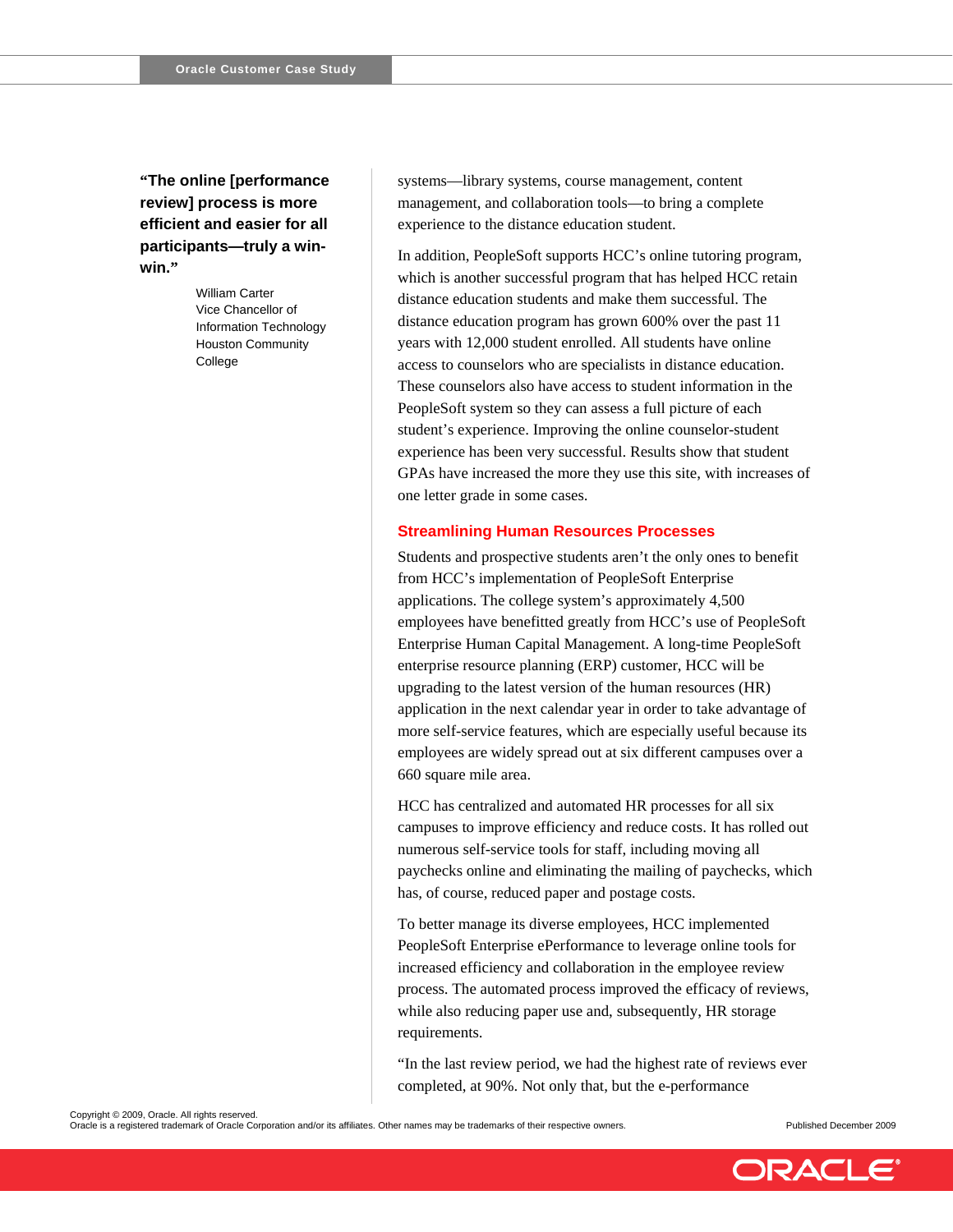application has really opened up communication about employee performance so that managers and employees are having these conversations throughout the year. The online process is more efficient and easier for all participants—truly a win-win," Carter said.

The PeopleSoft application also enables HCC to manage and track faculty and staff training and performance management, which significantly reduces the administrative burden and ensures faculty are rewarded in a timely manner.

In addition, HCC recently migrated to electronic timesheets via PeopleSoft Enterprise Time and Labor, which "will reduce paperwork by 80% and increase payroll accuracy substantially," Dr. Tyler said; further, it will amount to an annual savings of US\$1.65 million. The electronic payroll system also allows administrators to better manage, track, and report employee time, which had previously been a time-consuming manual process. HCC has also deployed customized position management functionality in conjunction with the electronic timesheet implementation that electronically interfaces employee position data between the PeopleSoft financials and HR systems.

## **Improving Efficiency of Financial Processes**

HCC has also realized numerous efficiencies with PeopleSoft Enterprise Financial Management.

For example, the college system has implemented an online purchase requisition approval process and workflow, which has resulted in average annual cost savings of US\$30,000 due to reduced paper and copying needs. The online purchase requisition approval workflow streamlines the requisition approval process by eliminating the need to generate printed requisitions and manually route for required sign-offs. This significantly reduces the time-consuming process of transferring printed requisitions from one desk in-box to the next. Cost savings are realized as a result of the coordinated efforts of multiple users, the reduction of processing delays due to missing or delayed data, enforcement of business rules, improved data integrity, and of course the reduced costs resulting from the paperless process. Further, by moving to direct deposit for all payroll and accounts payable checks, the college system can anticipate savings of US\$800,000 annually.

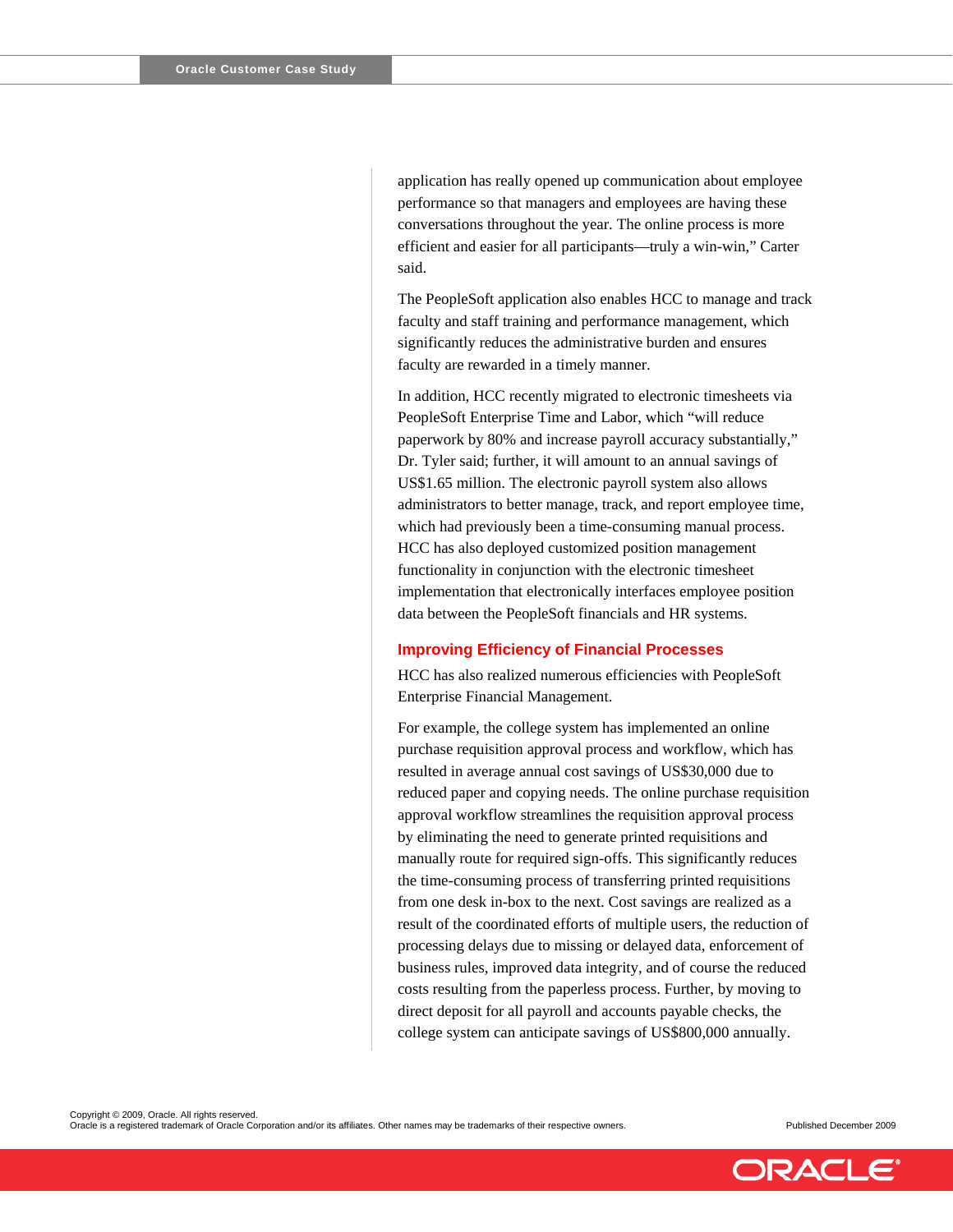**"We felt PeopleSoft Enterprise Campus Solutions 9.0 was the best tool to enable us to look at our entire enrollments and manage them from a central point."** 

> William Carter Vice Chancellor of Information Technology Houston Community College

Lastly, with the future deployment of online procurement and billing processing, the college system will be able to automate transactions with vendors, ensuring payments are made on time and online.

## **Identifying More Ways to Save**

To uncover even more ways to optimize the college system's investment in Oracle, Chancellor Spangler established a suggestion box for faculty and staff to propose ways HCC could be more efficient.

"We wanted to identify waste and opportunities for making improvements to administration and education," Spangler said.

HCC used a custom-built survey tool to quickly compile data and results, provide feedback to the staff, establish actions and process improvements, and calculate savings.

For example, one of the suggestions was to reduce the number of personal printers and paper usage by putting all attendance and grade records online. HCC was able to do that with PeopleSoft Enterprise Campus Solutions.

Overall, HCC saved US\$1.5 million in 2008 by implementing employee recommendations. It then used the savings to fund personnel raises, which helped with retention by rewarding high performers—something that is usually very difficult for community colleges to do with tight budgets.

# **Leveraging Smart Financing to Reduce Costs**

Another way HCC has saved is due to its partnership with Oracle. Because the system needed to upgrade much of its software at the same time, as well as purchase new applications, Oracle suggested a campus-wide license agreement that would bundle all the necessary products into one purchase, rather than require the system to purchase in piecemeal.

With financing provided through Oracle Financing, HCC was able to quickly close the deal and get started on its upgrades. In addition, the financing options allowed HCC to make payments over time, which relieved upfront costs and helped it spread the purchases into multiple budget years.

## **Why Oracle?**

A long-time PeopleSoft ERP user, HCC has re-committed itself to optimizing its investment in Oracle due to the inherent

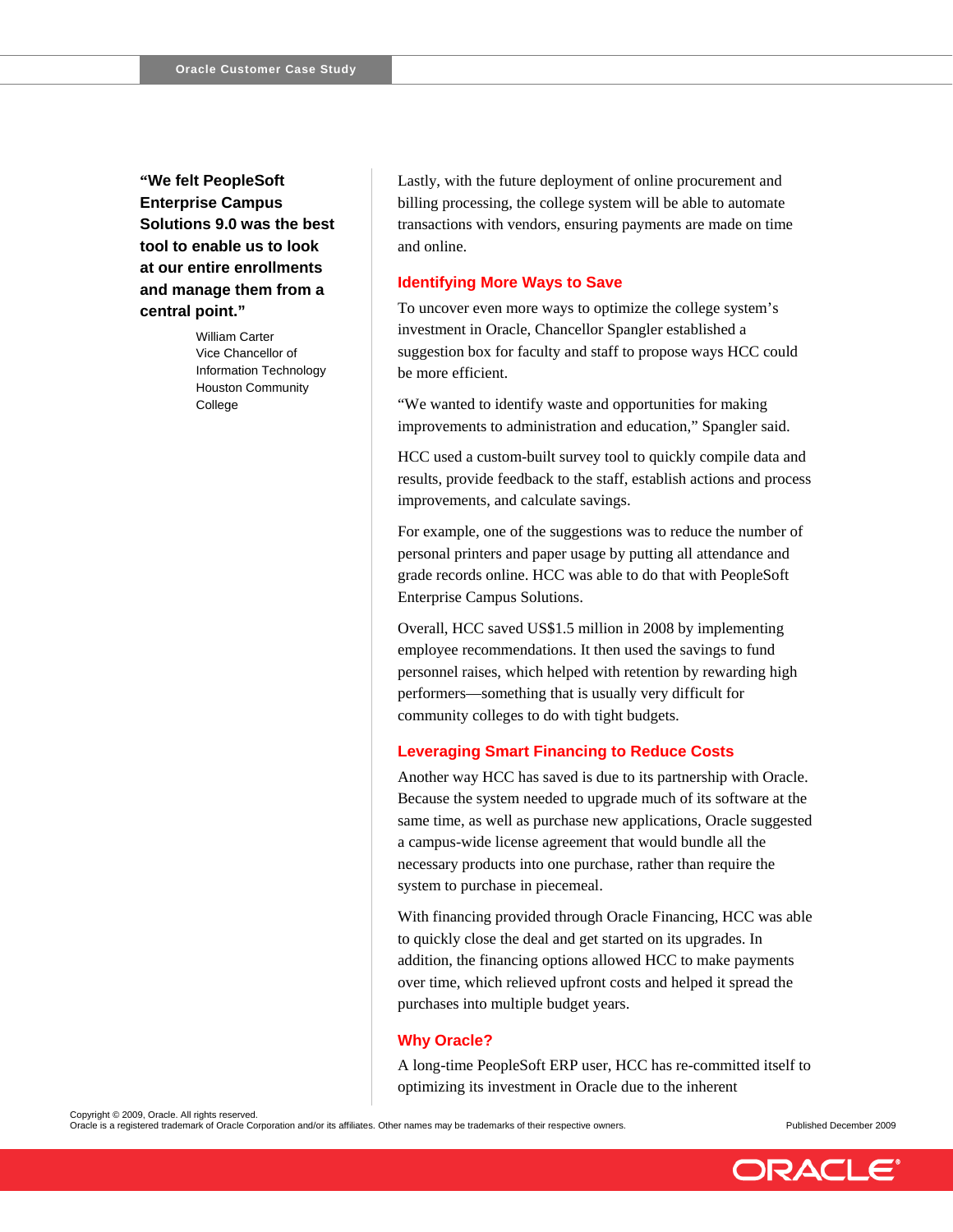integrations possible with the applications. When it came time to upgrade its student information system, HCC evaluated other vendors but felt that PeopleSoft Enterprise Campus Solutions 9.0 offered the robustness and new features it was looking for in an application.

"We felt Version 9.0 was the best option for dealing with our enrollment management issues. Because we are so large and cover such a large area, we have to serve very different segments of the population. For example, some of our colleges deal mainly with financial aid because 70% of the students may be on financial aid. Others are in more affluent areas, so that may not be as big a concern. Similarly, some of our schools may have five or six languages spoken on campus. We felt PeopleSoft Enterprise Campus Solutions 9.0 was the best tool to enable us to look at our entire enrollments and manage them from a central point," Carter said.

## **Implementation Process**

HCC has leveraged PeopleSoft Enterprise ERP applications since 1998, but has significantly increased its use in the last three years under Vice Chancellor Bill Carter.

"When I came onboard, the biggest IT problem was integration. There had been a number of departments using shadow systems, and I was hired to bring those shadow systems underneath the PeopleSoft platform and take better advantage of the product itself," Carter said.

Now when HCC needs a new application it looks to Oracle first to see how it can take advantage of the existing investment by selecting an Oracle application or a third-party application that will integrate easily. For example, this contributed to HCC's selection of PeopleSoft Enterprise Time and Labor.

HCC upgraded to PeopleSoft Enterprise Campus Solutions 9.0 in 2008 and concurrently embarked on the Web site redesign, which it completed in less than one year.

HCC has also undergone a transformation in its IT department to improve service to constituents and support institutional growth. The transformation has resulted in a 100% increase in user satisfaction.